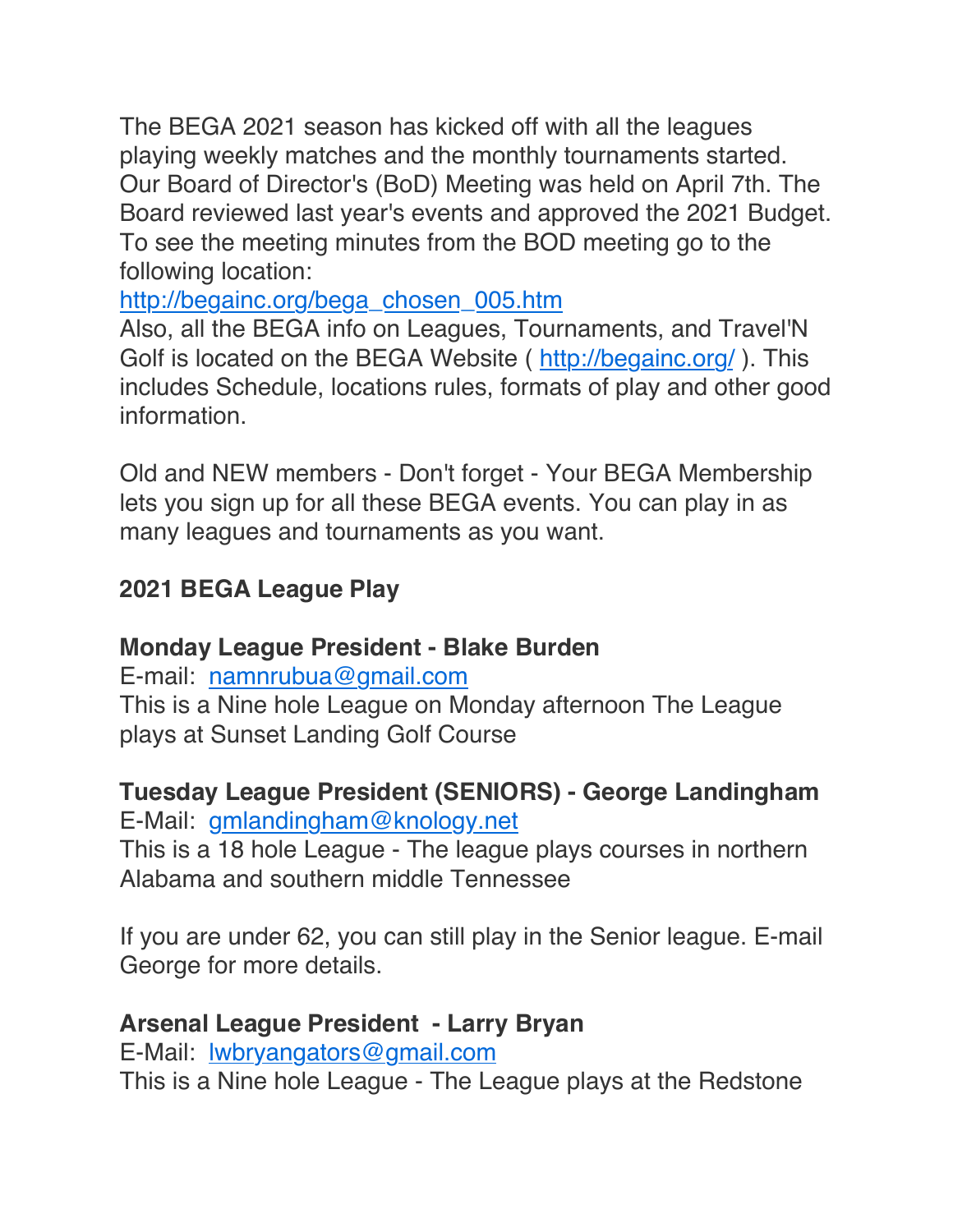Arsenal Golf Course

### **Saturday League Co-President - Lance Morris and Carl Heater**

Lance's E-Mail: [lance@morrisal.net](mailto:lance@morrisal.net) Carl's E-Mail: [heatercr3@gmail.com](mailto:heatercr3@gmail.com) This is a 18 hole League - The league plays courses in northern Alabama and southern middle Tennessee

These four Leagues will play during the year until the end of September or early October. At the end of the League Season the League's will have a League Champion. The League Champions will have a League Playoff to determine the overall BEGA League Champion. This Playoff will be held in conjunction with the Pumpkinball Tournament in October at Burningtree Country Club in Decatur, Alabama on October 16, 2021.

NOTE: For the Tuesday League and Saturday League play, You can sign signup to play using the BEGA Portal - Use the directions below listed in tournaments.

### **2021 Monthly Tournament Play**

### **BEGA Tournament Director - Stephen Ellzey**

E-Mail: [ellzey1103@comcast.net](mailto:ellzey1103@comcast.net)

**BEGA tournaments consist of one day (18 Hole) or two day (36 Hole) Tournaments played in North and Central Alabama** The listings for BEGA tournaments are listed on the BEGA Portal.

To get to the BEGA portal please use the following directions.

Go to the BEGA websites at [www.begainc.org](http://www.begainc.org/)

Look on the right upper side of the page and click "BEGA Portal" <https://bestever.golfclub.net/>

When you reach the portal, Sign in